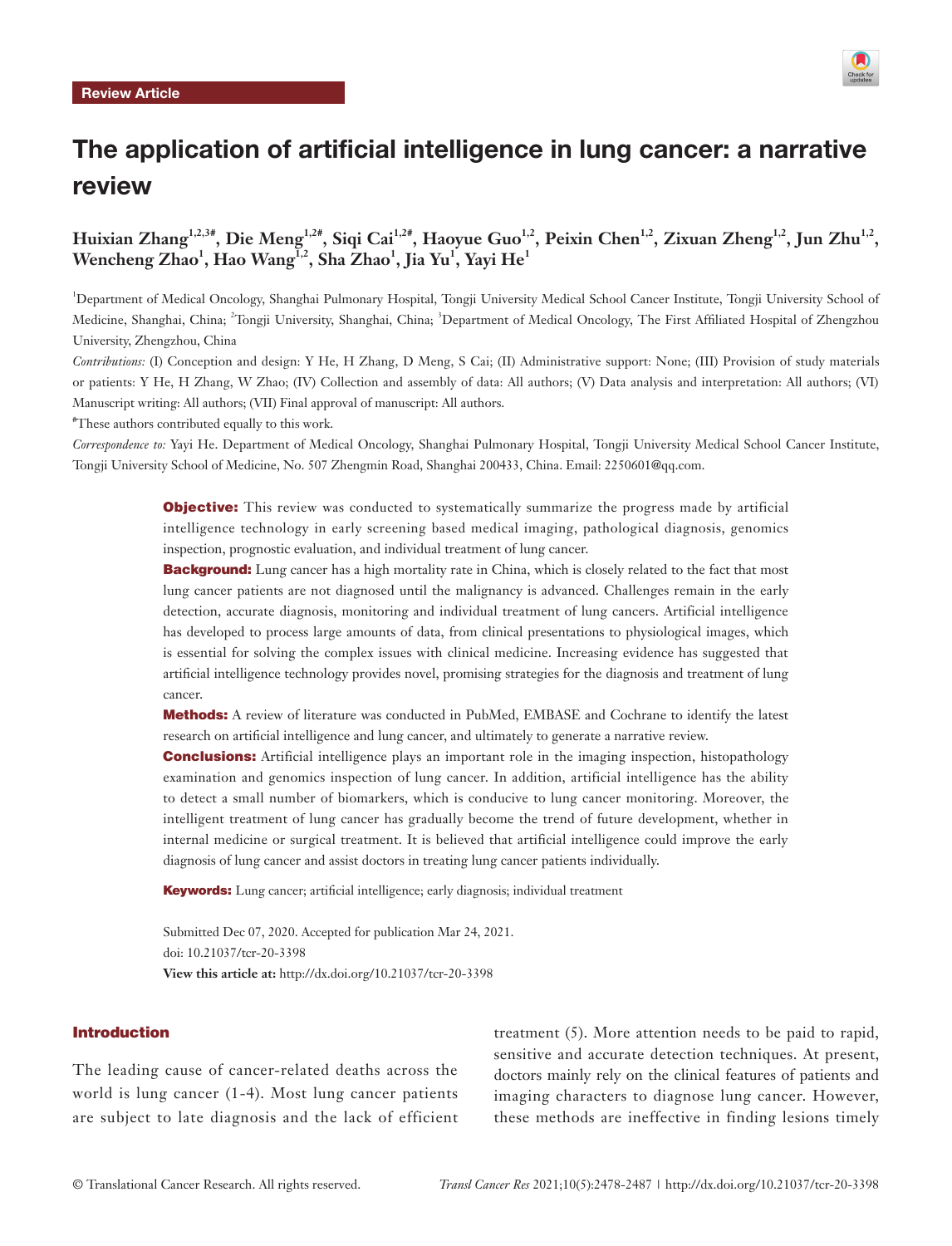

**Figure 1** The application of AI in lung cancer: AI plays an important role in the detection, dynamical monitor, and treatment of lung cancer. AI, artificial intelligence; TAAs, tumor-associated antigens; ctDNA, circulating tumor DNA; TEP, tumor educated platelets.

and completely. Artificial intelligence (AI) is referred to as the ability of a digital computer or a robot controlled by a digital computer to carry out some assignments that meet people's needs (6). A large number of studies have demonstrated that AI is not only valid in detection, dynamical monitor, but also in quantitative treatment during the process of health protection, thus revealing a major capacity for cancer care (7,8). In this review, we will discuss the application of AI in lung cancer and the challenges in clinical application (*Figure 1*). We present the following article in accordance with the Narrative Review reporting checklist (available at [http://dx.doi.org/10.21037/](http://dx.doi.org/10.21037/tcr-20-3398) [tcr-20-3398](http://dx.doi.org/10.21037/tcr-20-3398)).

# AI and detection

# *Imaging inspection*

Clinically, when patients feel uncomfortable or have suspected lesions, their whole body or a certain part will be scanned by means of digital radiography (DR), computed

tomography (CT), positron emission computed tomography (PETCT), or magnetic resonance imaging (MRI) (9,10). These imaging techniques as mentioned above play an important role in cancer diagnosis. The main practical problem facing doctors is that their access to information and the integration of digital images of visible anomalies cannot be consistent and accurate (9,11,12).

In an attempt to obtain information instantly with no omission, AI developed its logical algorithm to detect pictures fast. Computer-aided detection (CAD) systems are applied to determine the target site in clinical pictures (13). AI-based detection tools can mark the lesion sites, reduce observational oversights, and make it convenient for readers. For example, CAD systems are easy to distinguish between bronchioles, lung wall and parenchyma clearly while highlighting the lesions that are different than normal, which enables the physicians to ascertain changes without error (12). On the other hand, computer-aided diagnosis systems have paid attention to classifying benign and malignant nodules (14). Up to now,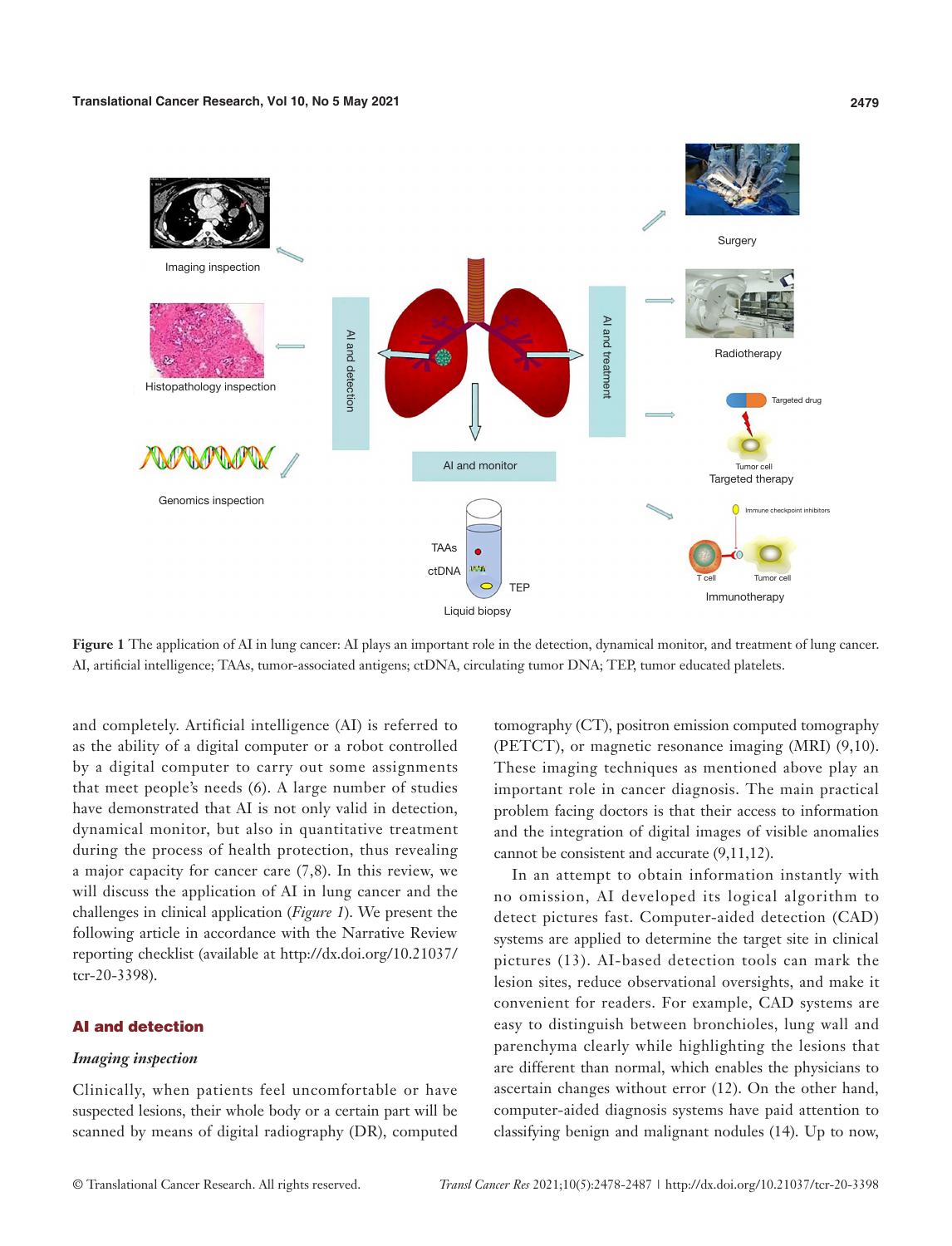**2480** Zhang et al. The application of artificial intelligence in lung cancer

new approaches have been designed to detect and diagnose the lung nodules sized less than 3 mm (15). AI aims to tailor specific solutions to a certain person based on the texture of tumor, character, staging and invasion area.

The imaging features of early lung cancer are pure ground-glass nodule (GGN), partially solid or solid nodule (16). The early detection and surgical resection of lung cancer, presented as GGN or partial solid nodules, can increase the 5-year survival rate to over 95% (17). Cancerous pulmonary nodules are difficult to distinguish from benign ones in the early stages. The most suitable solution to lung cancer screening is low-dose CT (LDCT) (18). However, for radiologists, the early detection of lung cancer nodules is very challenging.

The application of AI can overcome the shortage of radiologists and is conducive to the early diagnosis of lung cancer. In recent years, there has been remarkable progress made by the CAD system of pulmonary nodules using traditional machine learning (ML) approaches (19). Recent studies have shown that AI technology in pulmonary nodule imaging is superior to radiologists in detecting the GGN of more than 5 mm and screening the nodules of 0~3 mm (20). However, CAD systems cannot be used alone in clinical practice. Vasopressors (VS)-CAD system, also known as the ClearRead CT software, which was approved by the US Food and Drug Administration (FDA) in 2016, can improve the detectability of small pulmonary nodules by inhibiting the normal structures in the lung, mainly blood vessels (21).

With the development of AI, deep learning (DL) and convolutional neural networks (CNNs) have shown their massive potential in the detection of pulmonary nodules and are effective in segmenting and classifying pulmonary nodules (22). Hua *et al.* established a DLbased CT detection system for the pulmonary nodules with a sensitivity of 73% and specificity of 80%, which is superior to the traditional CAD system (23). Ardila and his colleagues developed a DL-based model to predict the risk of developing the lung cancer by analyzing the recent and previous CT volume of patients (24). Nevertheless, detecting pulmonary nodules by AI still needs to be verified in practice and it requires more cases for rectification (25).

# *Histopathology inspection*

Traditionally, pathological examination has been identified as the most important criterion for the diagnosis of lung cancer, which is an effective approach to digging out changes compared with the surrounding tissue and

to identifying the nature of the biopsy species (26-28). However, most patients who undergo biopsies are at an advanced stage and cannot be cured. In addition, what has been taken is just a part of tumor that can't indicate lesions entirely (29). The vast majority of pathological methods are limited to discriminating equivocal histological features, especially in poorly differentiated tumors (9). Drawing upon multiple strands of research into AI, histological analysis can be conducted to develop exhaustive and intelligent diagnostic tactics for biopsy sample (29).

The studies on identifying sensitive and specific method to make diagnosis is widely established. A novel source of large data for personalized medicine was collected by using high-throughput whole-slide scanning technologies and through image computing. Compared with routine clinical images, AI gets integrated with data information prognostically and predicatively to make accurate histology slides analysis (30). Moreover, pathologists can speed up workflow by using the automatic machines that may offer large volume slides and conduct analysis excellently (9,31). Immunohistochemical (IHC) staining that works in mucin staining is an easily available technique that helps to standardize the assessment of the subtype of lung cancer (29,32). In the study of Koh *et al.*, a reliable IHC panel was applied to diagnose the histological subtype of lung cancer thoroughly. They employed two AI approaches including a support vector machine (SVM) and a decision tree to ascertain ambiguous morphology from 30 small biopsy cases of lung cancer. In the absence of 3-marker IHC panel (i.e., TTF-1, Napsin A and p40), they achieved the highest accuracy of approximately 72% based on the decision tree model that performed two markers (p63 and CK5/6) (33). Although AI expedites workflow and provides precious images to help diagnose lung cancer, the application of AI in clinical settings is rare. The most important reason is that the technology algorithm has not been improved sufficiently to meet the needs of extended patients. In addition, the high price is also a barrier to the widespread application of AI.

# *Genomics inspection*

With the release of the whole genome sequence and functional genomics data, individualized medical genetics assists with therapy decisions and helps practitioners to prescribe an appropriate therapy for a certain patient. The overexpression of a proto-oncogene or disruption caused by a tumor suppressor gene may lead to cell transformation and tumor formation (34-36). In recent researches, proto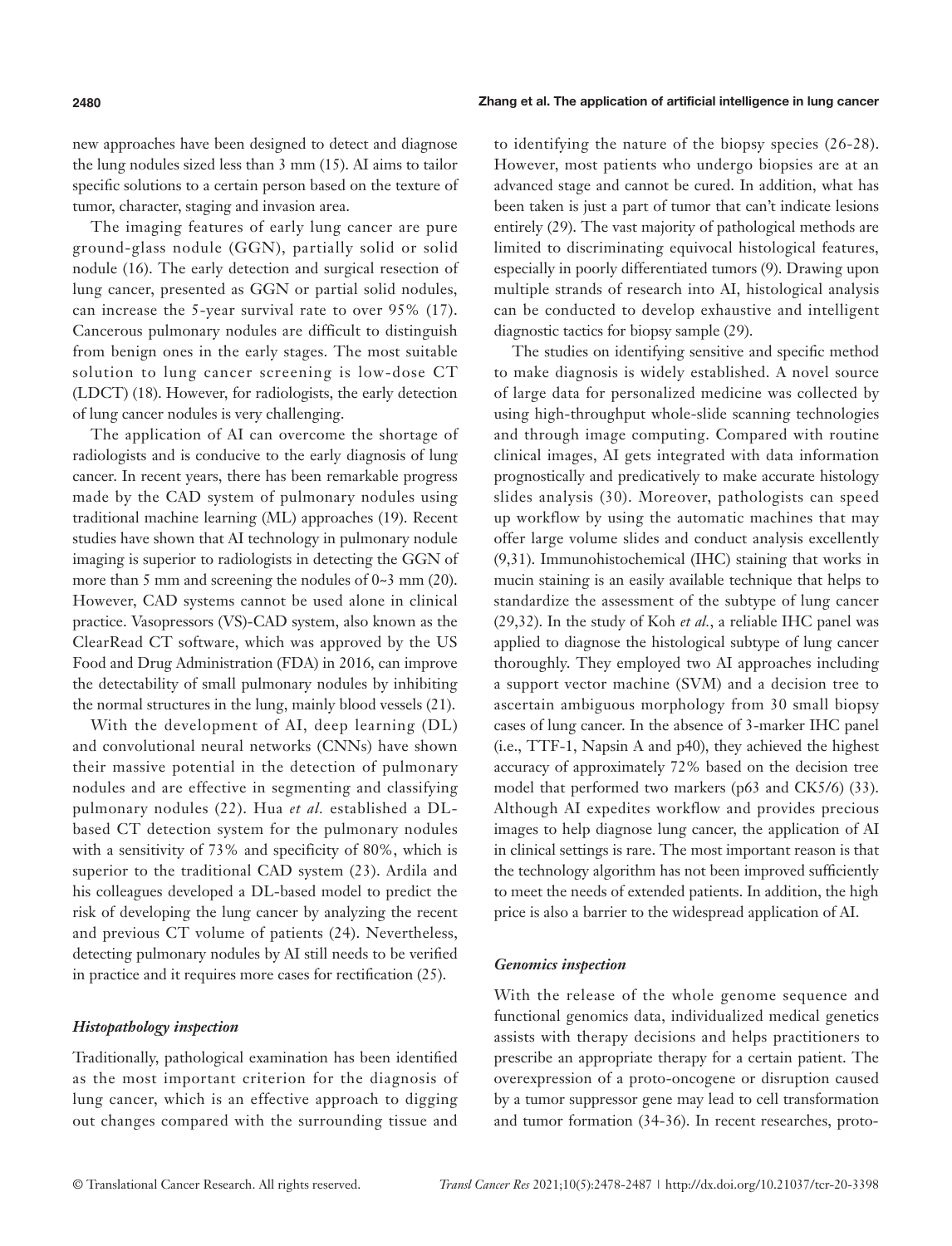oncogenes and tumor-suppressor genes have been identified as markers for the diagnosis of cancer (30). For example, the mutations in the epidermal growth factor receptor (EGFR) gene or rearrangement of the anaplastic lymphoma kinase (ALK) receptor gene are conspicuous in lung cancer, and they are the molecular targets for custom therapeutic selection (37).

The gene conveys semblance of lung cancer by establishing microarrays and AI understands genomic pathways by optimizing algorithm (38,39). Cancer subtype, tumor growth and metastatic potential can be predicted using AI classifiers (40,41). With the growth of the next generation and other methods to reveal the sequences of gene appearance, clinicians will be able to rely on the genomic data to make individual treatment decisions (42). Watson for Genomics (WfG) is being developed to analyze the results of genetic sequencing for patients (43). A study was conducted to evaluate the effectiveness of WfG, in which the gene sequencing results of patients, including lung cancer patients with lung cancer, were first analyzed by hospital multidisciplinary experts and then reanalyzed by WfG (44). According to the results reported, for the 249 oncogenic alterations identified using both approaches, 84.6% of the targeted therapies proposed by experts were covered by WfG which also provided an additional 225 treatment options.

# AI and monitor

Liquid biopsy, which is distinct from the traditional approaches retrieving biopsy arduously and huge invasively, is developed as a tool for screening. Liquid biopsy makes great contribution to determining the possible genomics alterations which will guide treatment options (6). In recent years, some studies have been conducted to reveal a variety of biomarkers, such as tumor-associated antigens (TAAs), circulating tumor DNA (ctDNA), tumor-associated autoantibodies (TAAbs), tumor educated platelets (TEP), and others (45).

Currently, the studies on liquid biopsy in cancer diagnosis are focused on the AI developed ML to detect a small number of biomarkers. ML is a part of AI and it is a great algorithm to find millions of microcirculatory genomics fragments that are more sensitive and earlier to be found compared with traditional methods (46). However, due to the limitation of tumor interstitial heterogeneity, there is still a long way to go for the application of liquid biopsy in clinical practice (11,47).

# AI and treatment

With the development of AI, the intelligent diagnosis and treatment of lung cancer has gradually become the trend of future development. Clinical decision support system (CDSS) is a tool to assist clinicians in making clinical decisions through the comprehensive analysis of clinical knowledge (including clinical guidelines, evidence-based medicine, drug instructions, etc.) as well as the basic and clinical information on patients through AI (48). Watson for Oncology (WFO), as the best representative of CDSS, has been used in the diagnosis and treatment of some cancers, including lung cancer. A retrospective study was conducted to evaluate the consistency of WFO and multidisciplinary teams (MDT) in the treatment of lung cancer cases (49). The results suggested that the overall coincidence rate between MDT and WFO was 92.4% in lung cancer patients. The treatment recommendations for stage I and IV lung cancers are highly consistent. However, it is relatively low in stage II-III NSCLC and localized small cell lung cancer. In particular, the compliance rate for stage III NSCLC was only 80.8%.

Nevertheless, CDSS cannot completely replace doctors. Instead, it can play a supplementary role, especially for the patients with complex conditions. Moreover, due to the complexity of clinical medicine, doctor-patient communication and shared decision making may play a more important role in treatment.

# *Surgery*

Video-assisted thoracic surgery (VATS) has been widely applied to treat lung cancer (50,51). A large number of previous studies have demonstrated that compared with thoracotomy, thoracoscopic lobectomy is characterized by less trauma, faster postoperative recovery and fewer complications (52). However, due to the limitations of thoracoscopy and surgical instruments, there will be some blind spots in the operation. In addition, the instrument arm is not as flexible as required to carry out more complex thoracoscopic surgery (53).

AI promises to revolutionize the way surgery is taught and practiced (54). Surgeons play a key role in integrating AI into clinical practice. The application of AI is beneficial for surgeons to analyze intraoperative progress in real time, improve the ability of intraoperative decision-making ability and finally improve the surgical outcomes (55). Robot surgery, which belongs to the physical branch of AI,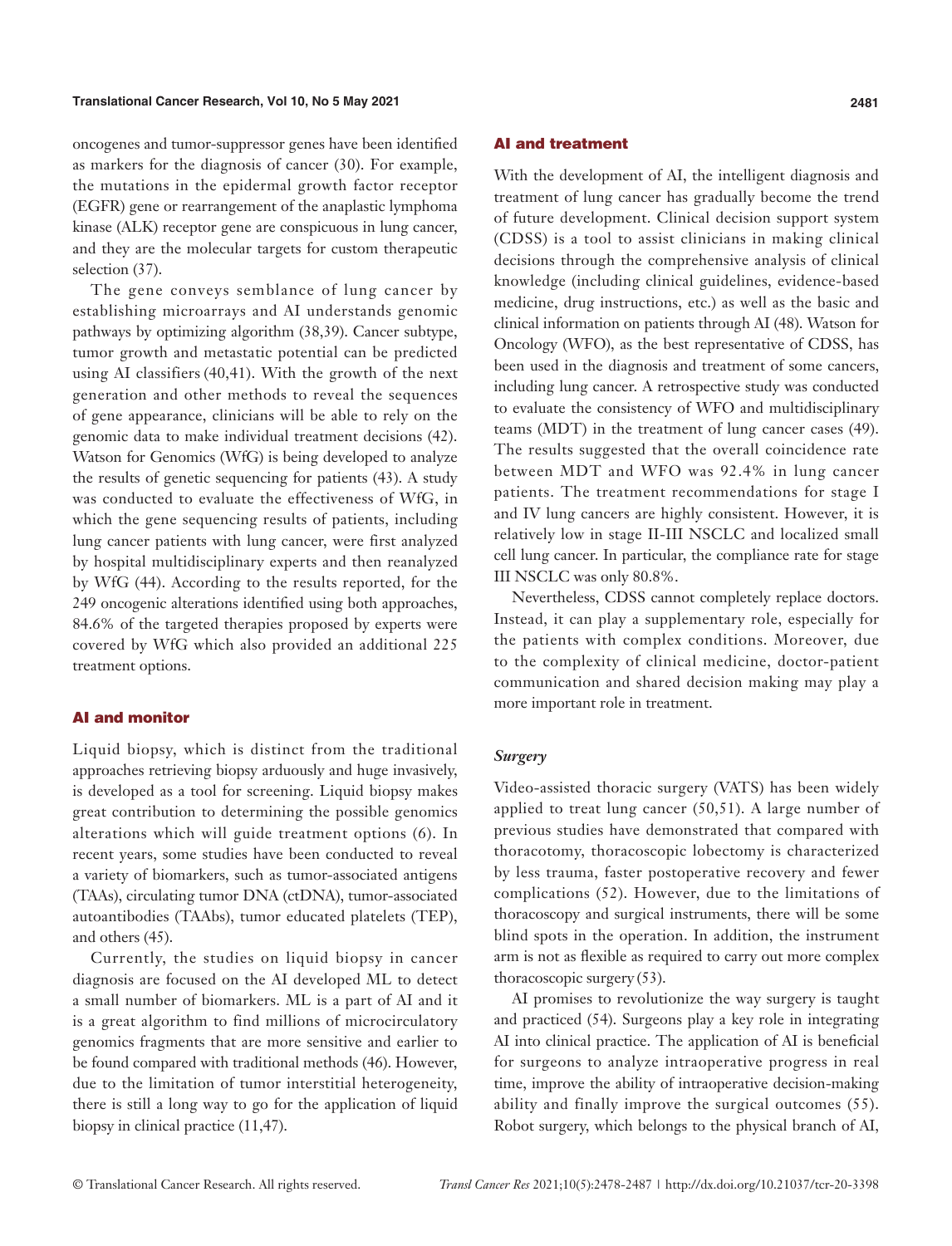is a new direction of development for minimally invasive surgery (56). As a representative of robot surgery, the Da Vinci-robot-assisted thoracic surgery (RATS) has a precise system and convenient operation function, thus breaking the limits of hands and eyes while reducing pain and trauma for patients. The safety and feasibility of the Da Vinci surgical system in lobectomy have been demonstrated in several studies (57-59). A meta-analysis reveals that RATS and VATS are equally effective and safe in treating nonsmall-cell lung cancer, but RATS lasts longer. In addition, there were no statistically significant differences observed between RATS and VATS in terms of intraoperative conversion to thoracotomy rate, the incidence of postoperative complications, postoperative in-hospital mortality, intraoperative blood loss, postoperative drainage days and postoperative hospital stay (58). On the other hand, despite the above-mentioned advantages of RATS, there are some controversies surrounding this technology, such as the higher hospital costs and longer operation time, which may limit the development of RATS.

# *Radiotherapy*

Chemoradiotherapy is the standard treatment for nonresectable advanced non-small cell lung cancer (NSCLC) (60,61). The combination of the AI and radiation contributes much in the development of radiology, which is conducive to realizing precision treatment (62,63). In a study, a clinical model of stereotactic body radiotherapy (SBRT) was designed for lung cancer patients using knowledge-based algorithms to plan treatment (64). In this study, 105 SBRT plans to treat lung cancer patients were involved, including 97 intensity modulated radiotherapy (IMRT), 6 volumetric arc radiotherapy (VMAT), and 2 three-dimensional conformal radiationtherapy (CRT). Knowledge-based model (KBM) training was carried out by combining the forementioned technologies, and multiple verification results showed that SBRT plans for lung cancer generated by KBM was comparable to clinical plans.

Existing radiation techniques are designed to eliminate tumors, but they often cause damage to healthy tissue. The application of AI will solve the problem effectively and be able to adjust the volume of treatment. In addition, the optimal angle and radiation beam can be selected automatically without being influenced by the posture of patients (65). Furthermore, intelligent system has the ability to regulate irradiation time, dose rate and images. It is believed that physicians will make plans rapidly and

preciously using AI (66,67).

# *Targeted therapy*

Targeted therapy is a new approach to treat cancer with minimal damage to normal tissues by targeting molecules on tumor cells and developing effective blockers to intervene in the carcinogenesis process (68-70). Determining which location changed and what happened in the mutation region is an important step when we want to proceed. AI provides a large amount of data and enables an in-depth investigation, which supports us in finding various ways to prepare for useful option. In addition, intelligent machine establishes related model to find targeted gene or relational molecular pathway and make it visible.

With the assistance of AI, newly discovered therapeutic targets can be virtually screened in a very short time to find targeted old drugs or new compounds (71). AI-assisted reverse docking could be highly effective in reapplying old drugs or natural products to new indications (72). The characteristics of absorption, distribution, metabolism, excretion and toxicity (ADMET) can also be predicted by the DL model of AI, so as to improve the success rate of *in vivo* experiments (73).

#### *Immunotherapy*

The evaluation of immunotherapy for immune-responsive malignancies, particularly lung cancer, shows significant promise (74). Immune checkpoint inhibitors (ICIs), such as inhibitors of programmed death-1 (PD-1), cytotoxic correlative antigen-4 (CTLA-4), and programmed deathligand 1 (PD-L1), exert prospective effects in advanced lung cancer (75-77).

However, some challenging problems arising from this domain are patient selection and immune response (78,79). Most of prior researches focused on predictive biomarkers about histological and genetic markers from biopsies (80). Charoentong *et al.* made a major contribution to setting up a score scheme using AI that can be applied to predict the response of patients to ICIs (81). In addition, Coroller *et al.* used CT data to demonstrate the radiomic feature after treatment (82).

The Keynote-042 study revealed that the expression of PD-L1 was closely related to the curative effect, and that the higher the expression level of PD-L1, the more significant the benefit of immunotherapy in NSCLC patients (83). The detection method of PD-L1 is simple,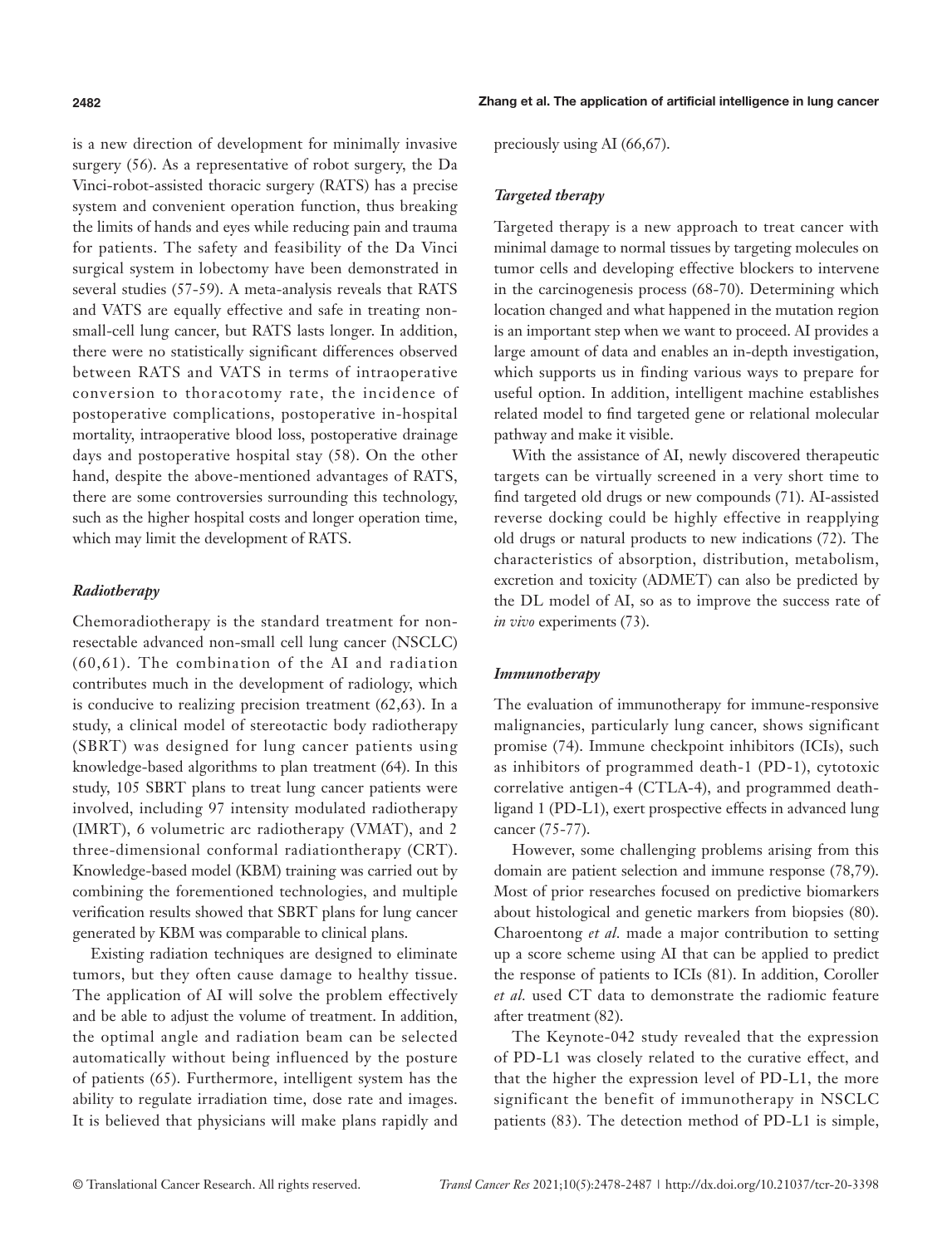#### **Translational Cancer Research, Vol 10, No 5 May 2021 2483**

convenient, straightforward, and less demanding on dyeing technology. However, there are still many problems, for example, the imbalance of detection method, strong subjectivity in the doctor's interpretation and the difficulty in giving quantitative data. AI technology has been successfully applied to the segmentation and recognition of tumor cells in tumor pathological images. Besides, it can also accurately quantify the results of IHC staining. Therefore, AI can detect the expression of PD-L1 in lung cancer tissues objectively and repeatably, which is conducive to predicting the efficacy of immunotherapy (84).

More effective biomarkers than PD-L1 are needed to predict efficacy. The toughest challenge for immunotherapy is that the process of treatment response is difficult to monitor because of dynamic changes. Once someone accepts immunotherapy, the following variation can hardly be ascertained accurately and completely. Although immunotherapy is hard to meet the final goals currently, precision treatment is made promising by the rapid development of AI (85).

#### Future challenges

The application of AI in understanding and treating lung cancer is advancing, but there still remain many obstacles to overcome. In healthcare settings, AI should follow unified planning and total target, as well as normalized and standard principle established by the authority that provides refined details to practice in real situation easily (62).

ML is a way to implement AI, which learns from examples rather than being programmed. Generally speaking, more examples are required for ML than human to master the same skill (56). Therefore, data acquisition is also of great importance. It is an easy way to obtain the medical records information of patients from electronic health records, which demonstrate all detailed information of the patient in hospital. Because of different recording requirements in disparate departments or districts, however, a large number of fragmented records present a challenge to the clinical application of AI (86). Moreover, language and culture barriers, patient privacy, sample volumes are all obstacles to obtaining available data (87,88).

#### **Conclusions**

The aspiration to improve the efficacy and efficiency of health care continues to drive diverse creations into practice, including AI. It has developed widespread and

is essential for solving complex issues in multiple areas. Herein, we explained multiple applications of AI in the care of lung cancer patients. Currently, the researches on AI in oncology mainly focus on diagnosis, dynamic monitoring and personal treatment. By using intelligent machines to process vast amounts of data, from clinical presentations to physiological images, physicians can make decisions quickly and accurately. Moreover, computer-assisted diagnosis will help to detect early lesions, which is beneficial to the prognosis of patients. Due to the lack of standard databases, standardization principles formulated by authoritative institutions, and corresponding national policies and regulations, the application of AI in lung cancer has a broad prospect, despite a long way to go. To realize the goal of individual treatment, more sensitive and precise machines or algorithms are needed.

### Acknowledgments

*Funding:* This study was supported in part by a grant of National Natural Science Foundation of China (81802255), Clinical research project of Shanghai Pulmonary Hospital (FKLY20010), Young Talents in Shanghai (2019 QNBJ), 'Dream Tutor' Outstanding Young Talents Program (fkyq1901), Clinical research project of Shanghai Pulmonary Hospital (FKLY20001), Respiratory medicine, a key clinical specialty construction project in Shanghai, Promotion and application of multidisciplinary collaboration system for pulmonary non infectious diseases, Clinical Research Project of Shanghai Pulmonary Hospital (fk18005), Key Discipline in 2019 (oncology), Project of Shanghai Municipal Science and Technology Commission (Project of Municipal Science and Technology Commission), Scientific research project of Shanghai Pulmonary Hospital (fkcx1903), Shanghai Municipal Commission of Health and Family Planning (2017YQ050), Innovation Training Project of SITP of Tongji University, and key projects of leading talent (19411950300). Youth project of hospital management research fund of Shanghai Hospital Association (Q1902037).

#### Footnote

*Reporting Checklist:* The authors have completed the Narrative Review reporting checklist. Available at [http://](http://dx.doi.org/10.21037/tcr-20-3398) [dx.doi.org/10.21037/tcr-20-3398](http://dx.doi.org/10.21037/tcr-20-3398)

*Conflicts of Interest:* All authors have completed the ICMJE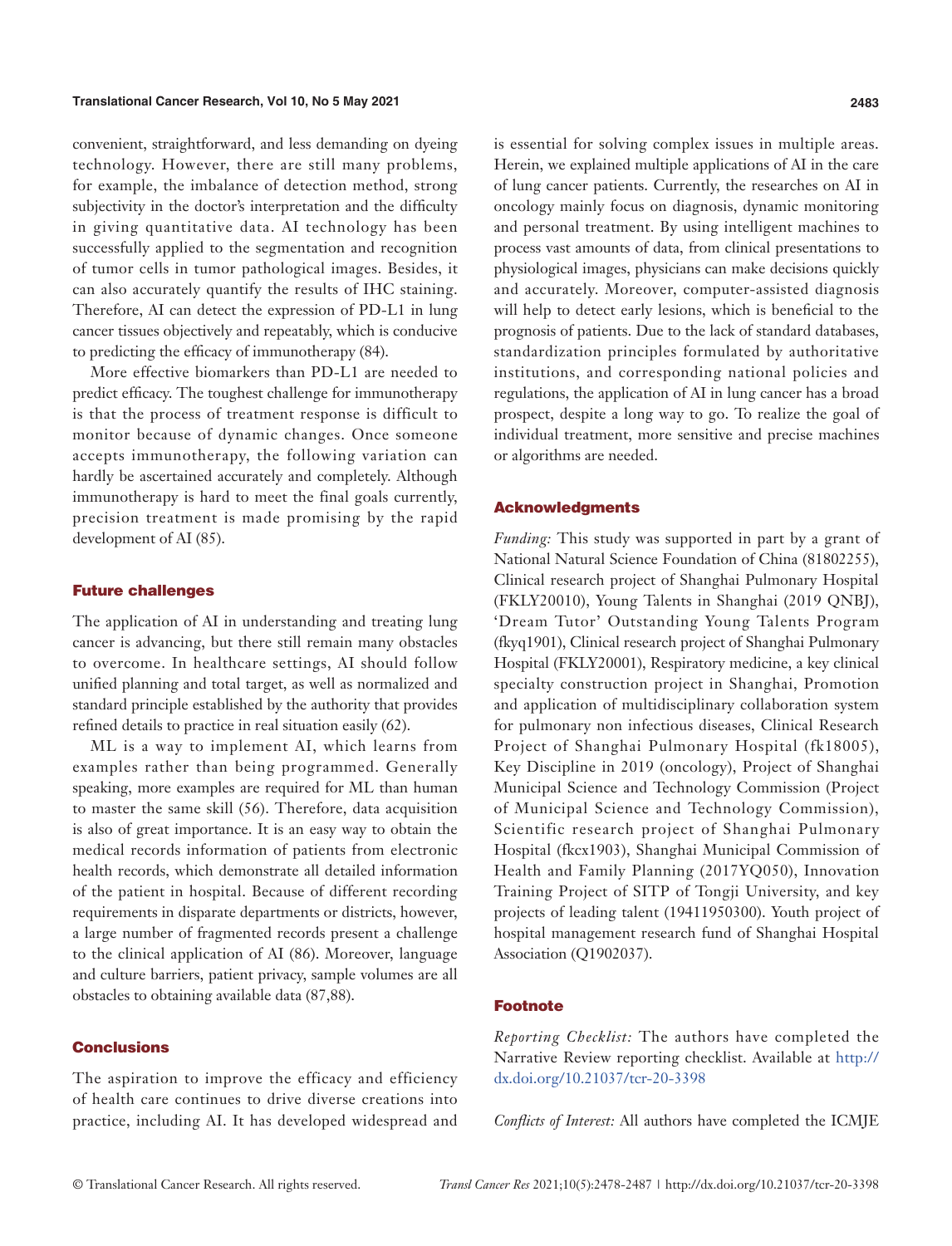#### **2484** Zhang et al. The application of artificial intelligence in lung cancer

uniform disclosure form (available at http://dx.doi. org/10.21037/tcr-20-3398). The authors have no conflicts of interest to declare.

*Ethical Statement:* The authors are accountable for all aspects of the work in ensuring that the questions related to the accuracy or integrity of any part of the work are appropriately investigated and resolved.

*Open Access Statement:* This is an Open Access article distributed in accordance with the Creative Commons Attribution-NonCommercial-NoDerivs 4.0 International License (CC BY-NC-ND 4.0), which permits the noncommercial replication and distribution of the article with the strict proviso that no changes or edits are made and the original work is properly cited (including links to both the formal publication through the relevant DOI and the license). See: [https://creativecommons.org/licenses/by-nc-nd/4.0/.](https://creativecommons.org/licenses/by-nc-nd/4.0/)

# **References**

- 1. Sonego M, Pellizzari I, Dall'Acqua A, et al. Common biological phenotypes characterize the acquisition of platinum-resistance in epithelial ovarian cancer cells. Sci Rep 2017;7:7104.
- 2. Krasnov GS, Puzanov GA, Afanasyeva MA, et al. Tumor suppressor properties of the small C-terminal domain phosphatases in non-small cell lung cancer. Biosci Rep 2019;39:BSR20193094.
- 3. Ferlay J, Soerjomataram I, Dikshit R, et al. Cancer incidence and mortality worldwide: sources, methods and major patterns in GLOBOCAN 2012. Int J Cancer 2015;136:E359-86.
- 4. Roth C, Kasimir-Bauer S, Pantel K, et al. Screening for circulating nucleic acids and caspase activity in the peripheral blood as potential diagnostic tools in lung cancer. Mol Oncol 2011;5:281-91.
- 5. Guo H, Chen X, Su C, et al. Challenges and countermeasures of thoracic oncology in the epidemic of COVID-19. Transl Lung Cancer Res 2020;9:337-47.
- 6. O'Keeffe M, Barratt A, Maher C, et al. Media Coverage of the Benefits and Harms of Testing the Healthy: a protocol for a descriptive study. BMJ Open 2019;9:e029532.
- 7. Viscaino M, Maass JC, Delano PH, et al. Computer-aided diagnosis of external and middle ear conditions: A machine learning approach. PLoS One 2020;15:e0229226.
- 8. Li SM, Chen CH, Chen YW, et al. Upregulation of CISD2 augments ROS homeostasis and contributes to

tumorigenesis and poor prognosis of lung adenocarcinoma. Sci Rep 2017;7:11893.

- 9. Rabbani M, Kanevsky J, Kafi K, et al. Role of artificial intelligence in the care of patients with nonsmall cell lung cancer. Eur J Clin Invest 2018;48.
- 10. Shi Z, Song T, Wan Y, et al. A systematic review and metaanalysis of traditional insect Chinese medicines combined chemotherapy for non-surgical hepatocellular carcinoma therapy. Sci Rep 2017;7:4355.
- 11. Bi WL, Hosny A, Schabath MB, et al. Artificial intelligence in cancer imaging: Clinical challenges and applications. CA Cancer J Clin 2019;69:127-57.
- 12. Fraioli F, Serra G, Passariello R. CAD (computedaided detection) and CADx (computer aided diagnosis) systems in identifying and characterising lung nodules on chest CT: overview of research, developments and new prospects. Radiol Med 2010;115:385-402.
- 13. Brinkløv S, Kalko EK, Surlykke A. Intense echolocation calls from two 'whispering' bats, Artibeus jamaicensis and Macrophyllum macrophyllum (Phyllostomidae). J Exp Biol 2009;212:11-20.
- 14. Keshani M, Azimifar Z, Tajeripour F, et al. Lung nodule segmentation and recognition using SVM classifier and active contour modeling: a complete intelligent system. Comput Biol Med 2013;43:287-300.
- 15. Gong J, Liu J, Hao W, et al. Computer-aided diagnosis of ground-glass opacity pulmonary nodules using radiomic features analysis. Phys Med Biol 2019;64:135015.
- 16. Matsuguma H, Mori K, Nakahara R, et al. Characteristics of subsolid pulmonary nodules showing growth during follow-up with CT scanning. Chest 2013;143:436-43.
- 17. Henschke CI, Yip R, Smith JP, et al. CT Screening for Lung Cancer: Part-Solid Nodules in Baseline and Annual Repeat Rounds. AJR Am J Roentgenol 2016;207:1176-84.
- 18. Aberle DR, Adams AM, Berg CD, et al. Reduced lungcancer mortality with low-dose computed tomographic screening. N Engl J Med 2011;365:395-409.
- 19. Goo JM. Computer-aided detection of lung nodules on chest CT: issues to be solved before clinical use. Korean J Radiol 2005;6:62-3.
- 20. Lo SB, Freedman MT, Gillis LB, et al. JOURNAL CLUB: Computer-Aided Detection of Lung Nodules on CT With a Computerized Pulmonary Vessel Suppressed Function. AJR Am J Roentgenol 2018;210:480-8.
- 21. Milanese G, Eberhard M, Martini K, et al. Vessel suppressed chest Computed Tomography for semiautomated volumetric measurements of solid pulmonary nodules. Eur J Radiol 2018;101:97-102.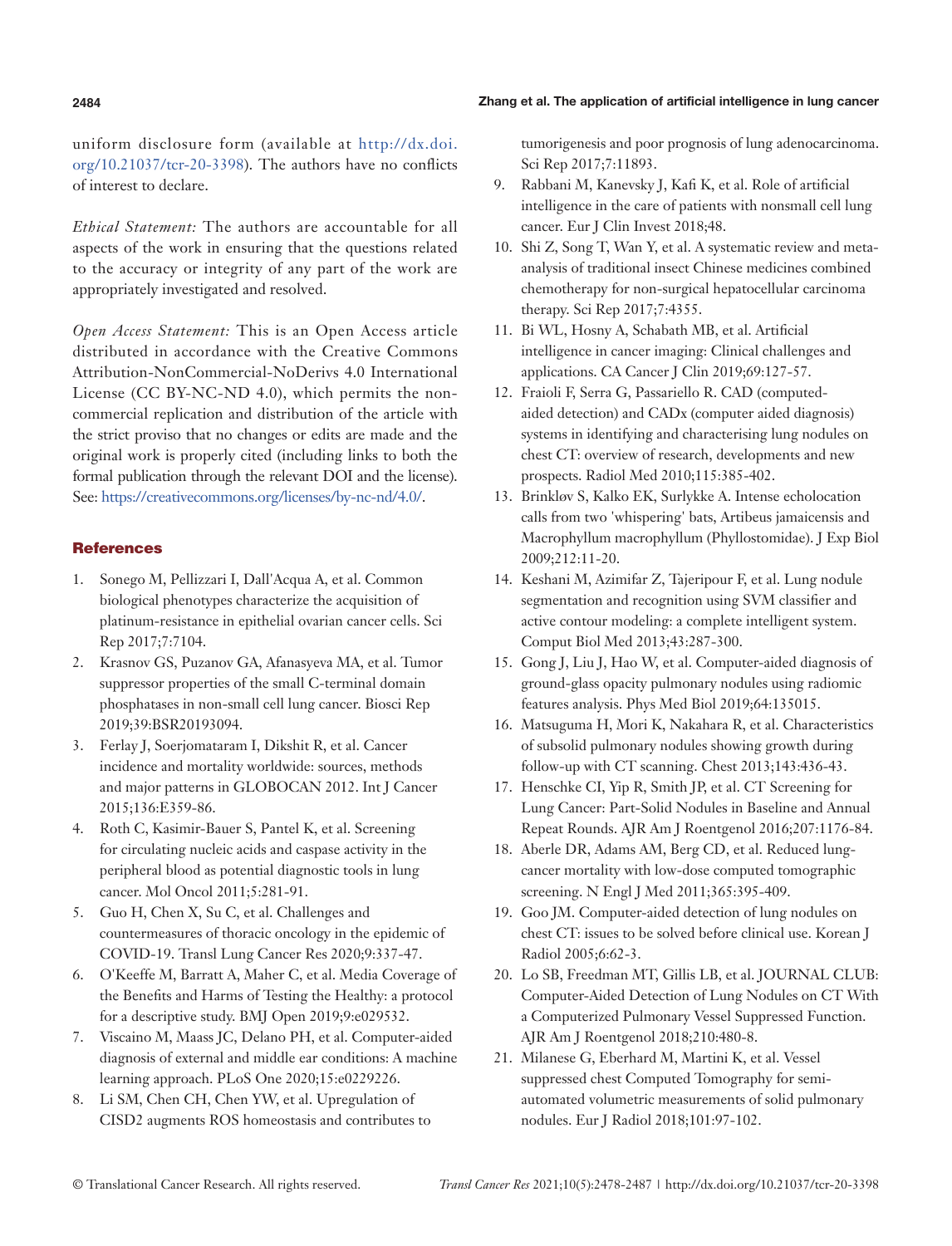#### **Translational Cancer Research, Vol 10, No 5 May 2021 2485**

- 22. Tandon YK, Bartholmai BJ, Koo CW. Putting artificial intelligence (AI) on the spot: machine learning evaluation of pulmonary nodules. J Thorac Dis 2020;12:6954-65.
- 23. Hua KL, Hsu CH, Hidayati SC, et al. Computer-aided classification of lung nodules on computed tomography images via deep learning technique. Onco Targets Ther 2015;8:2015-22.
- 24. Ardila D, Kiraly AP, Bharadwaj S, et al. End-to-end lung cancer screening with three-dimensional deep learning on low-dose chest computed tomography. Nat Med 2019;25:954-61.
- 25. Wan YL, Wu PW, Huang PC, et al. The Use of Artificial Intelligence in the Differentiation of Malignant and Benign Lung Nodules on Computed Tomograms Proven by Surgical Pathology. Cancers (Basel) 2020;12:2211.
- 26. Yang D, Li R, Zhang XH, et al. Perfusion Characteristics of Hepatocellular Carcinoma at Contrast-enhanced Ultrasound: Influence of the Cellular differentiation, the Tumor Size and the Underlying Hepatic Condition. Sci Rep 2018;8:4713.
- 27. Yuan Z, Quan J, Yunxiao Z, et al. Diagnostic value of contrast-enhanced ultrasound parametric imaging in breast tumors. J Breast Cancer 2013;16:208-13.
- 28. Liang H, Fu M, Zhou J, et al. Evaluation of 3D-CPA, HR-HPV, and TCT joint detection on cervical disease screening. Oncol Lett 2016;12:887-92.
- 29. Shulimzon TR. Endomicroscopy, Not "Optical Biopsy" (Yet). Am J Respir Crit Care Med 2017;195:962.
- 30. Djuric U, Zadeh G, Aldape K, et al. Precision histology: how deep learning is poised to revitalize histomorphology for personalized cancer care. NPJ Precis Oncol 2017;1:22.
- 31. Shillan D, Sterne JAC, Champneys A, et al. Use of machine learning to analyse routinely collected intensive care unit data: a systematic review. Crit Care 2019;23:284.
- 32. Jia K, He Y, Dziadziuszko R, et al. T cell immunoglobulin and mucin-domain containing-3 in non-small cell lung cancer. Transl Lung Cancer Res 2019;8:895-906.
- 33. Koh J, Go H, Kim MY, et al. A comprehensive immunohistochemistry algorithm for the histological subtyping of small biopsies obtained from non-small cell lung cancers. Histopathology 2014;65:868-78.
- 34. Sun Y, Zhu S, Ma K, et al. Identification of 12 cancer types through genome deep learning. Sci Rep 2019;9:17256.
- 35. Wang Z, Sun Y. Targeting p53 for Novel Anticancer Therapy. Transl Oncol 2010;3:1-12.
- 36. Tanaka M, Kato K, Gomi K, et al. NUT midline carcinoma: report of 2 cases suggestive of pulmonary origin. Am J Surg Pathol 2012;36:381-8.
- 37. Lawrence MS, Stojanov P, Polak P, et al. Mutational heterogeneity in cancer and the search for new cancerassociated genes. Nature 2013;499:214-8.
- 38. Ohashi K, Sequist LV, Arcila ME, et al. Lung cancers with acquired resistance to EGFR inhibitors occasionally harbor BRAF gene mutations but lack mutations in KRAS, NRAS, or MEK1. Proc Natl Acad Sci U S A 2012;109:E2127-33.
- 39. Koivunen JP, Mermel C, Zejnullahu K, et al. EML4-ALK fusion gene and efficacy of an ALK kinase inhibitor in lung cancer. Clin Cancer Res 2008;14:4275-83.
- 40. Kikuchi T, Daigo Y, Katagiri T, et al. Expression profiles of non-small cell lung cancers on cDNA microarrays: identification of genes for prediction of lymph-node metastasis and sensitivity to anti-cancer drugs. Oncogene 2003;22:2192-205.
- 41. Haack H, Johnson LA, Fry CJ, et al. Diagnosis of NUT midline carcinoma using a NUT-specific monoclonal antibody. Am J Surg Pathol 2009;33:984-91.
- 42. Podolsky MD, Barchuk AA, Kuznetcov VI, et al. Evaluation of Machine Learning Algorithm Utilization for Lung Cancer Classification Based on Gene Expression Levels. Asian Pac J Cancer Prev 2016;17:835-8.
- 43. Chen Y, Yan W, Xie Z, et al. Comparative analysis of target gene exon sequencing by cognitive technology using a next generation sequencing platform in patients with lung cancer. Mol Clin Oncol 2021;14:36.
- 44. Itahashi K, Kondo S, Kubo T, et al. Evaluating Clinical Genome Sequence Analysis by Watson for Genomics. Front Med (Lausanne) 2018;5:305.
- 45. Revelo AE, Martin A, Velasquez R, et al. Liquid biopsy for lung cancers: an update on recent developments. Ann Transl Med 2019;7:349.
- 46. Chew RF, Amer S, Jones K, et al. Residential scene classification for gridded population sampling in developing countries using deep convolutional neural networks on satellite imagery. Int J Health Geogr 2018;17:12.
- 47. Lim ZF, Ma PC. Emerging insights of tumor heterogeneity and drug resistance mechanisms in lung cancer targeted therapy. J Hematol Oncol 2019;12:134.
- 48. Klarenbeek SE, Weekenstroo HHA, Sedelaar JPM, et al. The Effect of Higher Level Computerized Clinical Decision Support Systems on Oncology Care: A Systematic Review. Cancers 2020;12:1032.
- 49. Kim MS, Park HY, Kho BG, et al. Artificial intelligence and lung cancer treatment decision: agreement with recommendation of multidisciplinary tumor board. Transl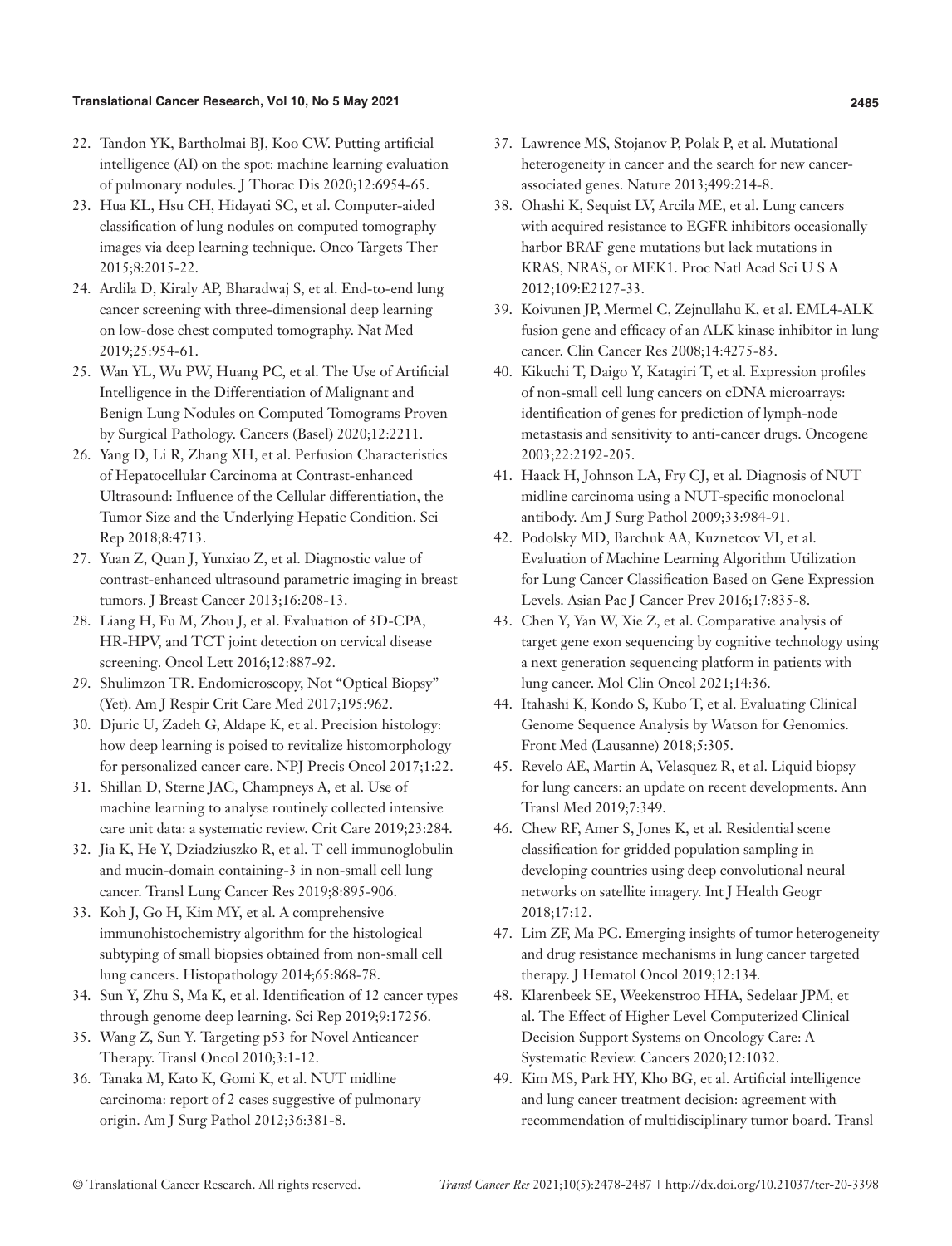# **2486** Zhang et al. The application of artificial intelligence in lung cancer

Lung Cancer Res 2020;9:507-14.

- 50. Raman V, Christopher JK, Jawitz OK, et al. Robot- vs Video-Assisted Thoracoscopic Lobectomy for Early Lung Cancer. JNCI Cancer Spectr 2020;4:pkaa031.
- 51. Wu L, Wang H, Cai H, et al. Comparison of Double Sleeve Lobectomy by Uniportal Video-Assisted Thoracic Surgery (VATS) and Thoracotomy for NSCLC Treatment. Cancer Manag Res 2019;11:10167-74.
- 52. Paul S, Altorki NK, Sheng S, et al. Thoracoscopic lobectomy is associated with lower morbidity than open lobectomy: a propensity-matched analysis from the STS database. J Thorac Cardiovasc Surg 2010;139:366-78.
- 53. Arad T, Levi-Faber D, Nir RR, et al. The learning curve of video-assisted thoracoscopic surgery (VATS) for lung lobectomy--a single Israeli center experience. Harefuah 2012;151:261-5, 320.
- 54. Hashimoto DA, Rosman G, Rus D, et al. Artificial Intelligence in Surgery: Promises and Perils. Ann Surg 2018;268:70-6.
- 55. Mangano A, Valle V, Dreifuss NH, et al. Role of Artificial Intelligence (AI) in Surgery: Introduction, General Principles, and Potential Applications. Surg Technol Int 2020;38:sti38/1369.
- 56. Rajkomar A, Dean J, Kohane I. Machine Learning in Medicine. N Engl J Med 2019;380:1347-58.
- 57. Veronesi G, Galetta D, Maisonneuve P, et al. Four-arm robotic lobectomy for the treatment of early-stage lung cancer. J Thorac Cardiovasc Surg 2010;140:19-25.
- 58. Guo F, Ma D, Li S. Compare the prognosis of Da Vinci robot-assisted thoracic surgery (RATS) with video-assisted thoracic surgery (VATS) for non-small cell lung cancer: A Meta-analysis. Medicine (Baltimore) 2019;98:e17089.
- 59. Liu X, Xu S, Liu B, et al. Survival Analysis of Stage I Nonsmall Cell Lung Cancer Patients Treated with Da Vinci Robot-assisted Thoracic Surgery. Zhongguo Fei Ai Za Zhi 2018;21:849-56.
- 60. Wang CH, Lin CY, Chen JS, et al. Karnofsky Performance Status as A Predictive Factor for Cancer-Related Fatigue Treatment with Astragalus Polysaccharides (PG2) Injection-A Double Blind, Multi-Center, Randomized Phase IV Study. Cancers (Basel) 2019;11:128.
- 61. Nakashima T, Huang C, Liu D, et al. Neural-cadherin expression associated with angiogenesis in non-small-cell lung cancer patients. Br J Cancer 2003;88:1727-33.
- 62. Lambin P, Leijenaar RTH, Deist TM, et al. Radiomics: the bridge between medical imaging and personalized medicine. Nat Rev Clin Oncol 2017;14:749-62.
- 63. Aerts HJ. The Potential of Radiomic-Based Phenotyping

in Precision Medicine: A Review. JAMA Oncol 2016;2:1636-42.

- 64. Chin Snyder K, Kim J, Reding A, et al. Development and evaluation of a clinical model for lung cancer patients using stereotactic body radiotherapy (SBRT) within a knowledge-based algorithm for treatment planning. J Appl Clin Med Phys 2016;17:263-75.
- 65. Amit G, Purdie TG, Levinshtein A, et al. Automatic learning-based beam angle selection for thoracic IMRT. Med Phys 2015;42:1992-2005.
- 66. Liu Z, Wang S, Dong D, et al. The Applications of Radiomics in Precision Diagnosis and Treatment of Oncology: Opportunities and Challenges. Theranostics 2019;9:1303-22.
- 67. Hosny A, Parmar C, Quackenbush J, et al. Artificial intelligence in radiology. Nat Rev Cancer 2018;18:500-10.
- 68. Jackisch C, Ruschoff J, Ullrich A. Development of Targeted Therapies in ErbB2-Positive Breast Cancer. Breast Care (Basel) 2008;3:3-6.
- 69. Sai C, Wang J, Li B, et al. Isolation and identification of alkaloids from Macleaya microcarpa by UHPLC-Q-TOF-MS and their cytotoxic activity in vitro, antiangiogenic activity in vivo. BMC Chem 2020;14:5.
- 70. He Y, Zhou C. Tyrosine kinase inhibitors interstitial pneumonitis: diagnosis and management. Transl Lung Cancer Res 2019;8:S318-20.
- 71. Zhavoronkov A, Ivanenkov YA, Aliper A, et al. Deep learning enables rapid identification of potent DDR1 kinase inhibitors. Nat Biotechnol 2019;37:1038-40.
- 72. Talele TT, Khedkar SA, Rigby AC. Successful applications of computer aided drug discovery: moving drugs from concept to the clinic. Curr Top Med Chem 2010;10:127-41.
- 73. Liu B, He H, Luo H, et al. Artificial intelligence and big data facilitated targeted drug discovery. Stroke Vasc Neurol 2019;4:206-13.
- 74. Teeling EC, Springer MS, Madsen O, et al. A molecular phylogeny for bats illuminates biogeography and the fossil record. Science 2005;307:580-4.
- 75. Evans AG, French CA, Cameron MJ, et al. Pathologic characteristics of NUT midline carcinoma arising in the mediastinum. Am J Surg Pathol 2012;36:1222-7.
- 76. Finlay WJJ, Coleman JE, Edwards JS, et al. Anti-PD1 'SHR-1210' aberrantly targets pro-angiogenic receptors and this polyspecificity can be ablated by paratope refinement. MAbs 2019;11:26-44.
- 77. Prendergast CT, Sanin DE, Cook PC, et al. CD4+ T cell hyporesponsiveness after repeated exposure to Schistosoma